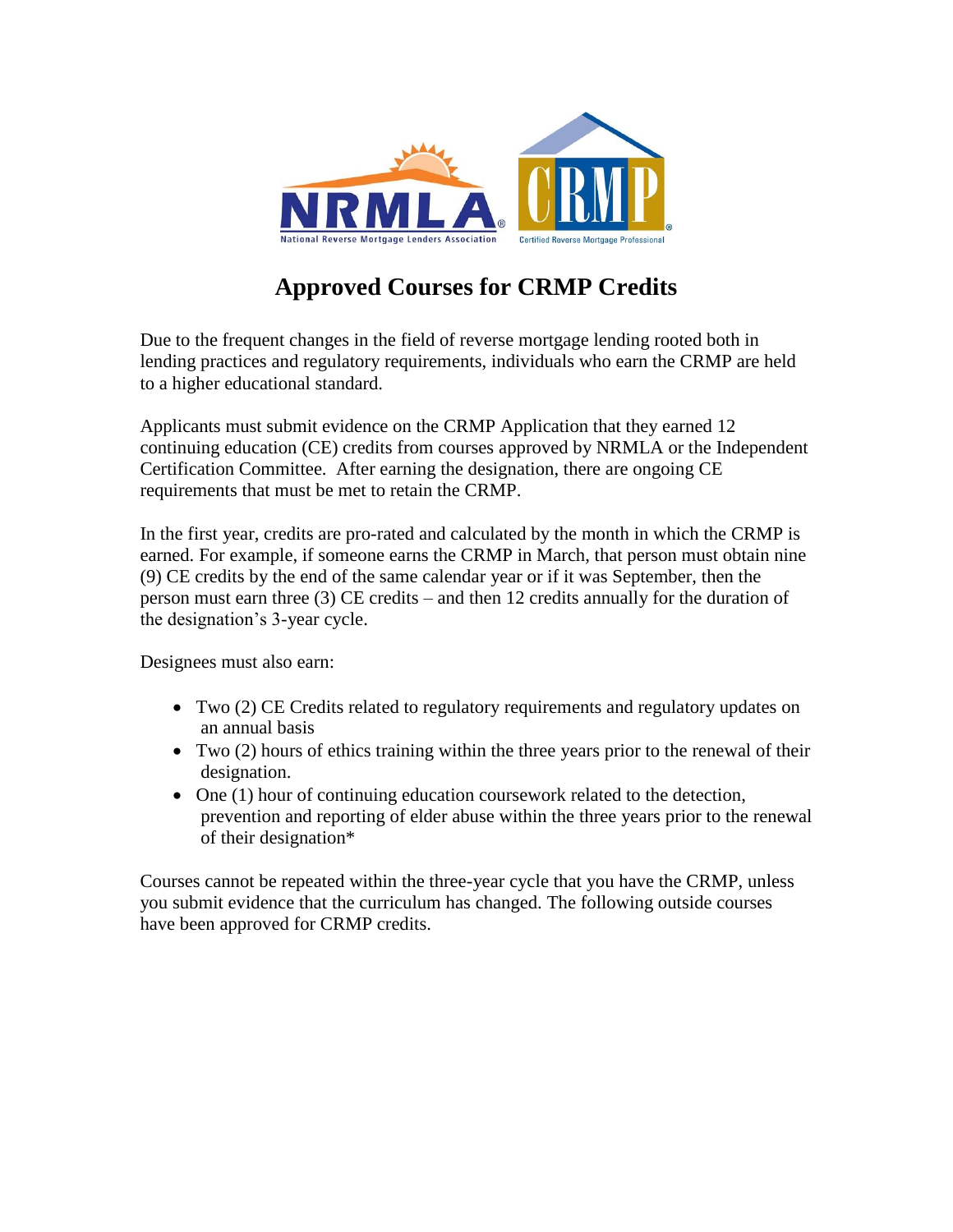## **Liberty Home Equity Solutions**

- Understanding Financial Advisors (1 credit)
- Understanding the HECM LIBOR Product (1 credit)
	- o Note: You may not earn credit for this course if you have successfully completed RMS' *Understanding and Selling the ARM Program*.
- Presenting to Financial Advisors (1 credit)
	- o Note: It is recommended that you take *Understanding Financial Advisors* before taking this course.

#### **Contact:**

Jud Lyman 916-589-3343 judson.lyman@libertyhomeequity.com

### **Premier Reverse Closings**

Trusts, POAs, Conservatorships and Life Estates (1 credit)

**Contact:** Christian Fisher 800-542-4113 cfisher@prclosings.com

**Reverse Focus** (Note: This is a self-paced course. A nominal fee is charged, which includes a one-year subscription to the Reverse Basics program.)

• Reverse Basics (2 credits)

Note: You may not earn credits for Reverse Basics, if you successfully completed *Reverse Mortgage Fundamentals* (offered by RMS) or *Reverse Mortgage Essentials*  (offered by ReverseVision)

**Contact:** Shannon Hicks 800-805-9328, ext. 4 shannon@reversefortunes.com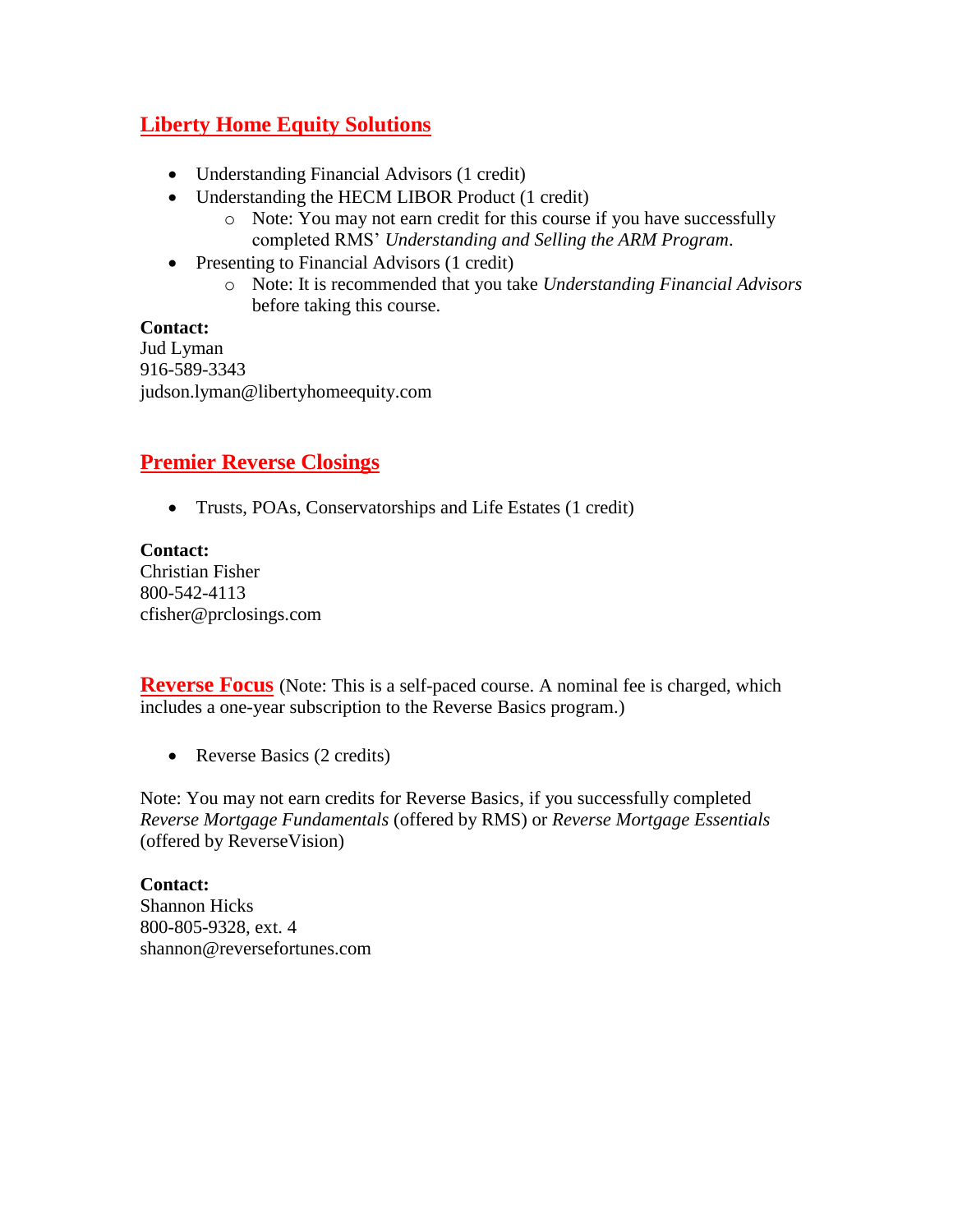## **Reverse Mortgage Funding**

- Reverse Mortgage 101 (1 credit)
	- o You may not earn credit for this course, if you successfully completed *Reverse Basics* (offered by Reverse Focus), or *Reverse Fundamentals* (separate courses offered by ReverseVision and Reverse Mortgage Solutions)
- Helping Your Borrower Make the Right Choice (1 credit)
- The Math Behind the HECM (1 credit)
	- o You may not earn credit for this course, if you successfully completed *Reverse Mortgage Math* (offered by Reverse Mortgage Solutions)
- o HECM for Purchase: Origination
	- o You may not earn credit for this course, if you have already successfully completed *HECM for Purchase* (separate courses offered by Urban Financial of American and Reverse Mortgage Solutions)
- HECM Product Overview/Comparison (1 credit)
- HECM to HECM Refinance (1 credit)
- HECM for Purchase Operations (1 credit)
- Qualifying the Reverse Mortgage Borrower: Income Analysis (1 credit)
- Oualifying the Reverse Mortgage Borrower: Credit Analysis (1 credit)
- Loan Servicing-What you need to know (1 credit)
- Opening the Door to Financial Planners (1 credit)

### **Contact:**

Craig Barnes (845) 325-1866 training@reversefunding.com

### **Reverse Mortgage Solutions**

- HECM for Purchase (1 credit)
	- o You may not earn credit for this course, if you have already successfully completed Urban Financial of America's, *HECM for Purchase*.
- Reverse Mortgage Fundamentals (1 credit)
	- o You may not earn credit for this course, if you successfully completed *Reverse Basics* (offered by Reverse Focus) or *Reverse Fundamentals* (offered by ReverseVision)
- HECM to HECM Refinances (1 credit)
- Assessing the Needs of Your Borrower (1 credit)
- Understanding and Selling the ARM Program (1 credit)
	- o You may not earn credit for this course if you have successfully completed Liberty Home Equity Solutions' *Understanding the HECM LIBOR Product*.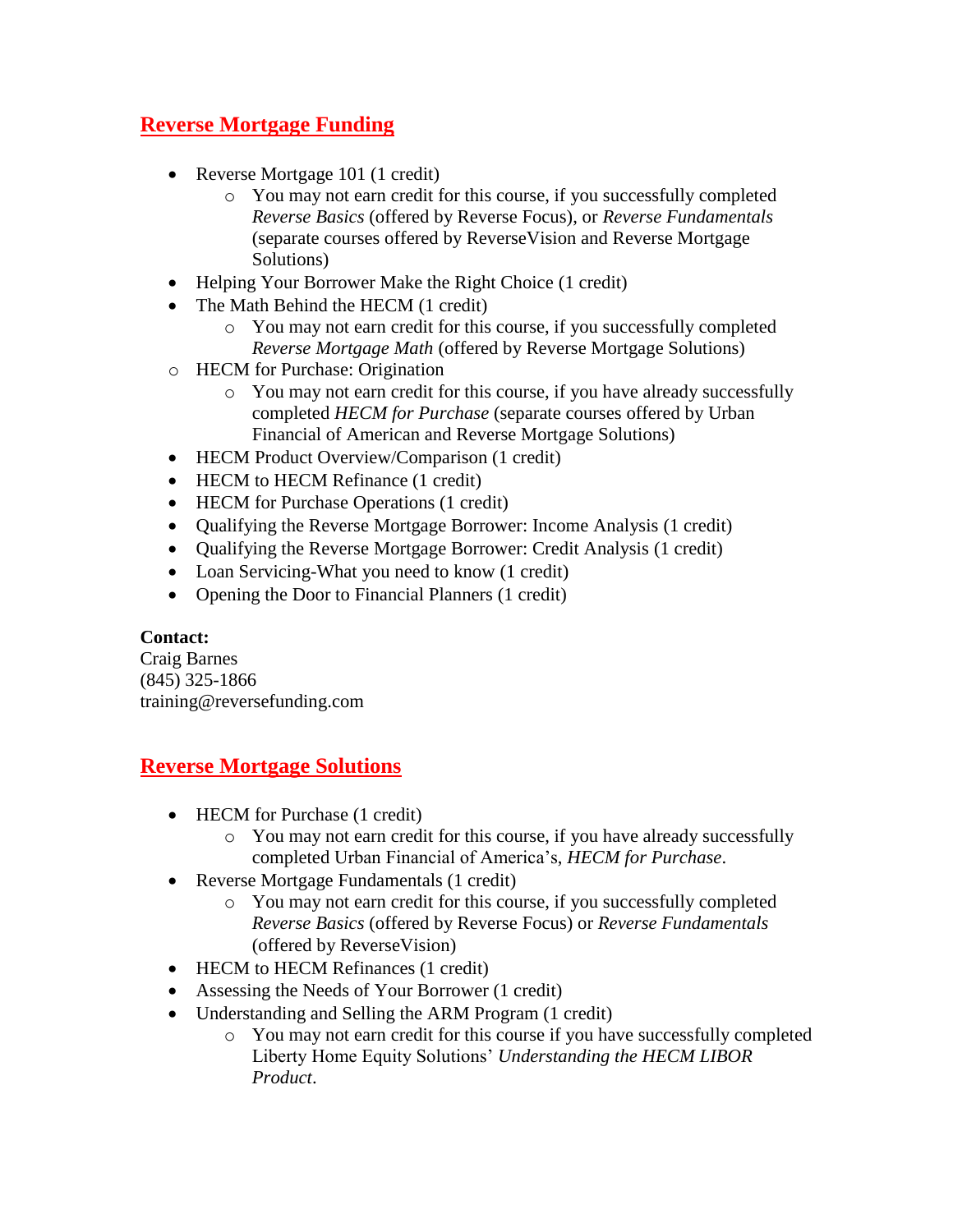• Reverse Mortgage Math (1 credit)

**Contact:** Pat Kubert (734) 455-6178 Pat.Kubert@rmsnav.com

### **Reverse Vision**

 2 Hour SAFE Nontraditional Mortgage: Reverse Mortgage Essentials (Note: This is a self-paced course worth 2 credits. A nominal fee is charged.)

Note: You may not earn credits for Reverse Mortgage Essentials, if you successfully completed *Reverse Mortgage Fundamentals* (offered by RMS) or *Reverse Basics* (offered by Reverse Focus.)

#### **Contact:**

Rachel L. Smith, J.D. 919-834-0070 x 1072 rachel@reversevision.com

### **Finance of America Reverse**

- HECM for Purchase (1 credit)
- Intent and Creation of the HECM Program (1 credit)
- Financial Assessment: Willingness and Capacity (1 credit)
- Financial Assessment: Extenuating Circumstances, Compensating Factors, and Life Expectancy Set-asides (1 credit)
- Financial Safeguards for Older Adults (1 credit)\*
- Reverse Facts (1 credit)
- Marketing and Ethics (1 credit)

Note: You may not earn credit for this course, if you have already successfully completed Reverse Mortgage Solution's, *HECM for Purchase*.

Note: Financial Safeguards for Older Adults fulfills the requirement that you must complete at least 1 CE credit of course work related to elder abuse.

#### **Contact:**

Lorraine Geraci 704-271-1957 lgeraci@fareverse.com